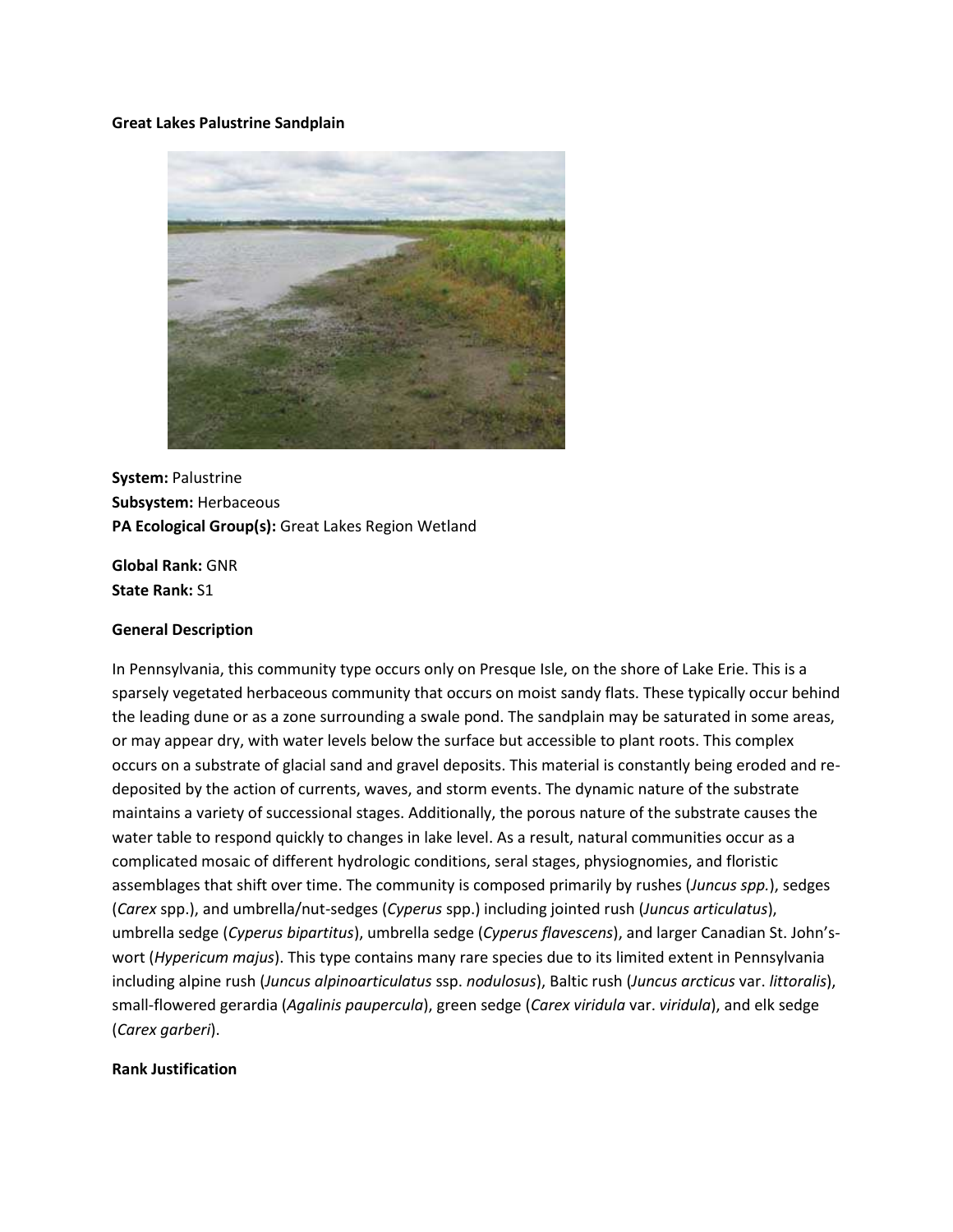Critically imperiled in the jurisdiction because of extreme rarity or because of some factor(s) such as very steep declines making it especially vulnerable to extirpation.

# **Identification**

- Sparsely to moderately densely vegetated, comprised of rushes, sedges, and opportunistic herbaceous species
- Limited to wet sandy-expanses of shoreline along the coast of Lake Erie, primarily on the Presque Isle Peninsula
- Substrate may be saturated in some areas, or may appear dry, with water levels below the surface but accessible to plant roots

# **Characteristic Species**

**Herbs** 

- Alpine rush (*[Juncus alpinoarticulatus](http://www.natureserve.org/explorer/servlet/NatureServe?searchName=Juncus+alpinoarticulatus+ssp.+nodulosus)* ssp. *nodulosus*)
- Baltic rush (*[Juncus arcticus](http://www.natureserve.org/explorer/servlet/NatureServe?searchName=Juncus+arcticus+var.+littoralis)* var. *littoralis*)
- Jointed rush (*[Juncus articulatus](http://www.natureserve.org/explorer/servlet/NatureServe?searchName=Juncus+articulatus)*)
- Umbrella sedge (*[Cyperus bipartitus](http://www.natureserve.org/explorer/servlet/NatureServe?searchName=Cyperus+bipartitus)*)
- Umbrella sedge (*[Cyperus flavescens](http://www.natureserve.org/explorer/servlet/NatureServe?searchName=Cyperus+flavescens)*)
- Purple gerardia (*[Agalinis paupercula](http://www.natureserve.org/explorer/servlet/NatureServe?searchName=Agalinis+paupercula)*)
- Elk sedge (*[Carex garberi](http://www.natureserve.org/explorer/servlet/NatureServe?searchName=Carex+garberi)*)
- [Brook lobelia \(](http://www.natureserve.org/explorer/servlet/NatureServe?searchName=Lobelia+kalmii)*Lobelia kalmii*)
- [Canadian St. John's-wort \(](http://www.natureserve.org/explorer/servlet/NatureServe?searchName=Hypericum+majus)*Hypericum majus*)

# **International Vegetation Classification Associations:**

## None

## **NatureServe Ecological Systems:**

# [Great Lakes Wooded Dune and Swale \(](http://www.natureserve.org/explorer/servlet/NatureServe?searchSystemUid=ELEMENT_GLOBAL.2.722946)CES201.726)

## **Origin of Concept**

Beach, David. (Ed.) 2007. A Legacy of Living Places: conserving the diversity of nature in the Lake Erie Allegheny ecoregion. Lake Erie Allegheny Partnership for Biodiversity: Cleveland, OH.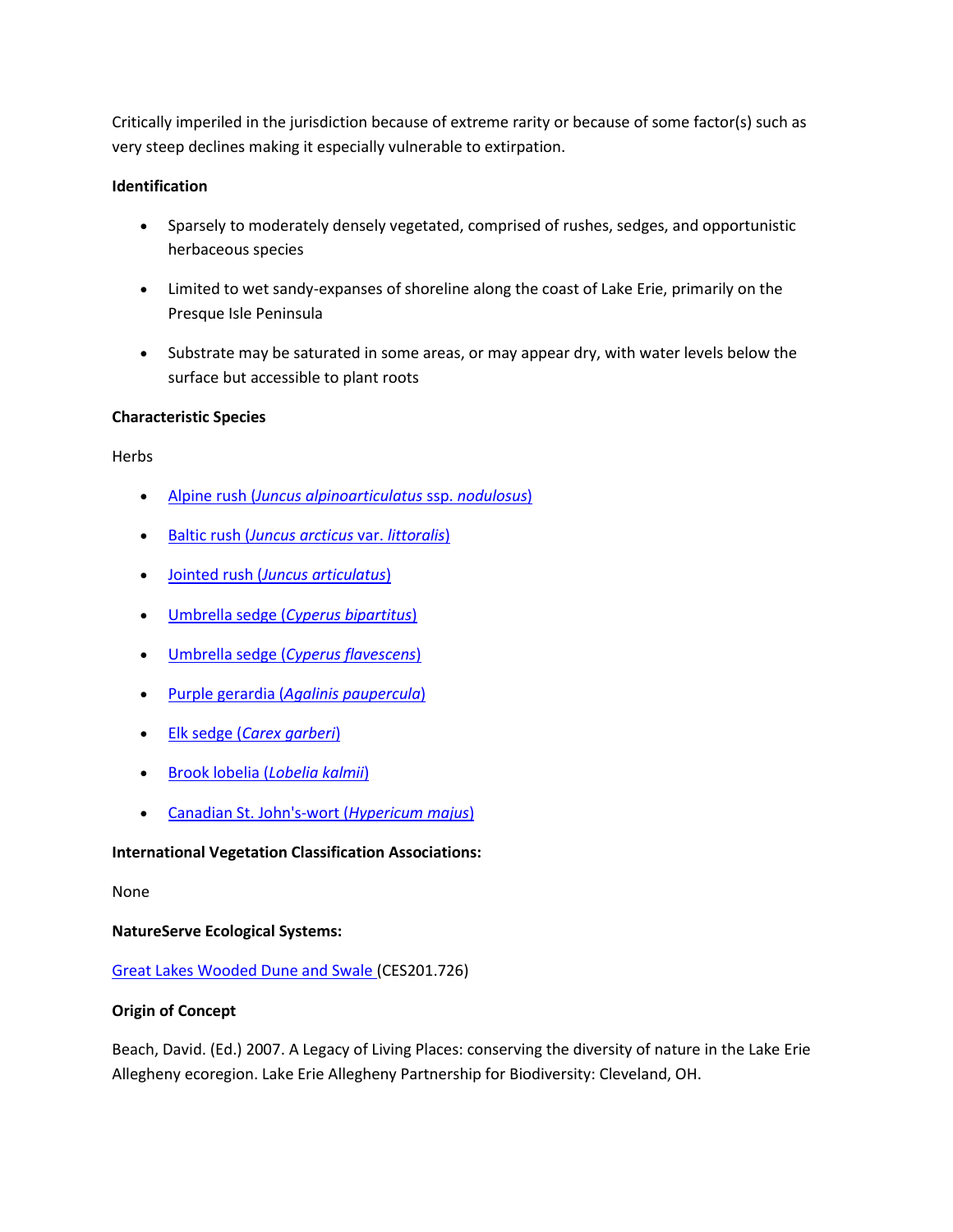### **Pennsylvania Community Code**

na : Not Available

### **Similar Ecological Communities**

The Great Lakes Region Dry Sandplain is drier and less sparse, with dry-adapted species predominating instead of wetland indicators. Scattered trees and shrubs may be present. Because of the sandy soils on which both types occur, the wetter type may appear dry for much of the year.

### **Fike Crosswalk**

Great Lakes Palustrine Sandplain

### **Conservation Value**

This community is only found along the shores of the Great Lakes. Pennsylvania has a limited extent of shoreline along Lake Erie, and the only large remaining examples of this community in Pennsylvania are found at Presque Isle State Park. The lake shore habitat, with its sandy substrate and fluctuating water levels, hosts a substantially different flora and fauna than other Pennsylvania habitats. Due to the limited extent of the shoreline in Pennsylvania, many of these species are rare in the state. In addition to plants, the lakeshore hosts a unique suite of invertebrates such as tiger beetles, spiders, and sand wasps. It is important nesting and foraging habitat for shorebirds and refuge for migrating species, including migrating passerine bird species, which cross the lake at the narrow point between Presque Isle and Long Point on the north shore.

## **Threats**

The invasive exotic subspecies of common reed (*Phragmites australis* ssp. *australis*) is a major threat to the palustrine sandplain community. It establishes in shallow water zones and can spread out onto the sandplain flats. Management efforts should ensure proper identification of the exotic subspecies so that the native subspecies, *Phragmites australis* spp. *americanus*, is not targeted, as it is of conservation concern. Presque Isle State Park is heavily used for recreation; in some areas overuse damages plant communities.

#### **Management**

Shoreline stabilization efforts have altered natural erosion and deposition processes that develop the lake shoreline. The shoreline development is part of the long-term physical process that creates the sandplain habitat behind the leading dune. The jetty at Conneaut, Ohio is a large obstruction to the natural flow of sediments.

#### **Research Needs**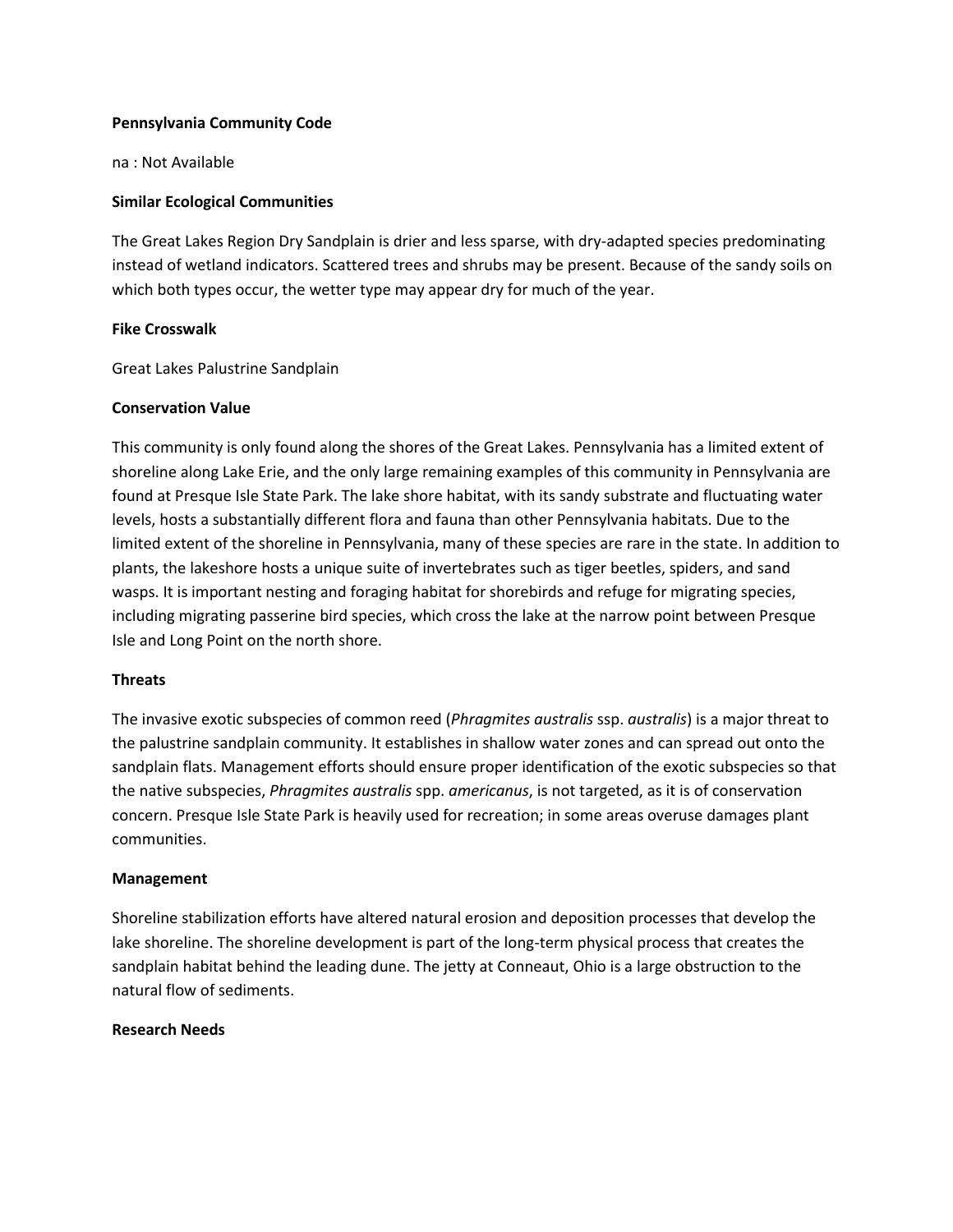Long-term management of Presque Isle could benefit from a better understanding of the natural erosion and deposition processes, as well as how these processes may be affected by artificially created barriers such as breakwaters and jettys.

It is understood that the natural communities of Presque Isle are highly dynamic, affected by movement of the substrate by wind, currents, and storms; and by changes in the water level over seasons and decades. However, there remains much to learn about how these processes affect communities over longer time scales, including the frequency of disturbances, the rate of movement of communities on the landscape, and the process of succession in plant communities.

## **Trends**

Because the shorelines of the Great Lakes have been extensively developed for industry, recreation, and residences, the extent of natural wetland communities has been greatly diminished. Pennsylvania has limited shoreline area along Lake Erie, and most of it is composed of cobble below steep Lake Erie bluffs; flatter areas were often developed. Presque Isle State Park is the only remaining area that hosts the palustrine sandplain community, and it is unlikely there were other historic examples in Pennsylvania. While the site is protected as a state park, the community may currently be experiencing some declines in quality and extent from invasive species and recreational overuse. The current extent of this community in the larger Great Lakes region is not known, but it is likely limited, as sandplain topography is somewhat unusual. The percentage of historic wetland area lost in the Great Lakes states is the closest available approximation of trends over time for this community. Wetland loss, measured from pre-settlement times to 1990, has occurred at a higher rate in Great Lakes states (60%) than the national average of 53% (Dahl 1990, Dodge et al. 1994). In recent years, the rate of wetland loss has slowed (the acreage of wetland area lost between 1998 and 2004 was one-quarter of the acreage that was lost between 1974 and1984), but wetland loss continues to be higher in the Great Lakes region than in other parts of the country (Dahl 2006).

## **Range Map**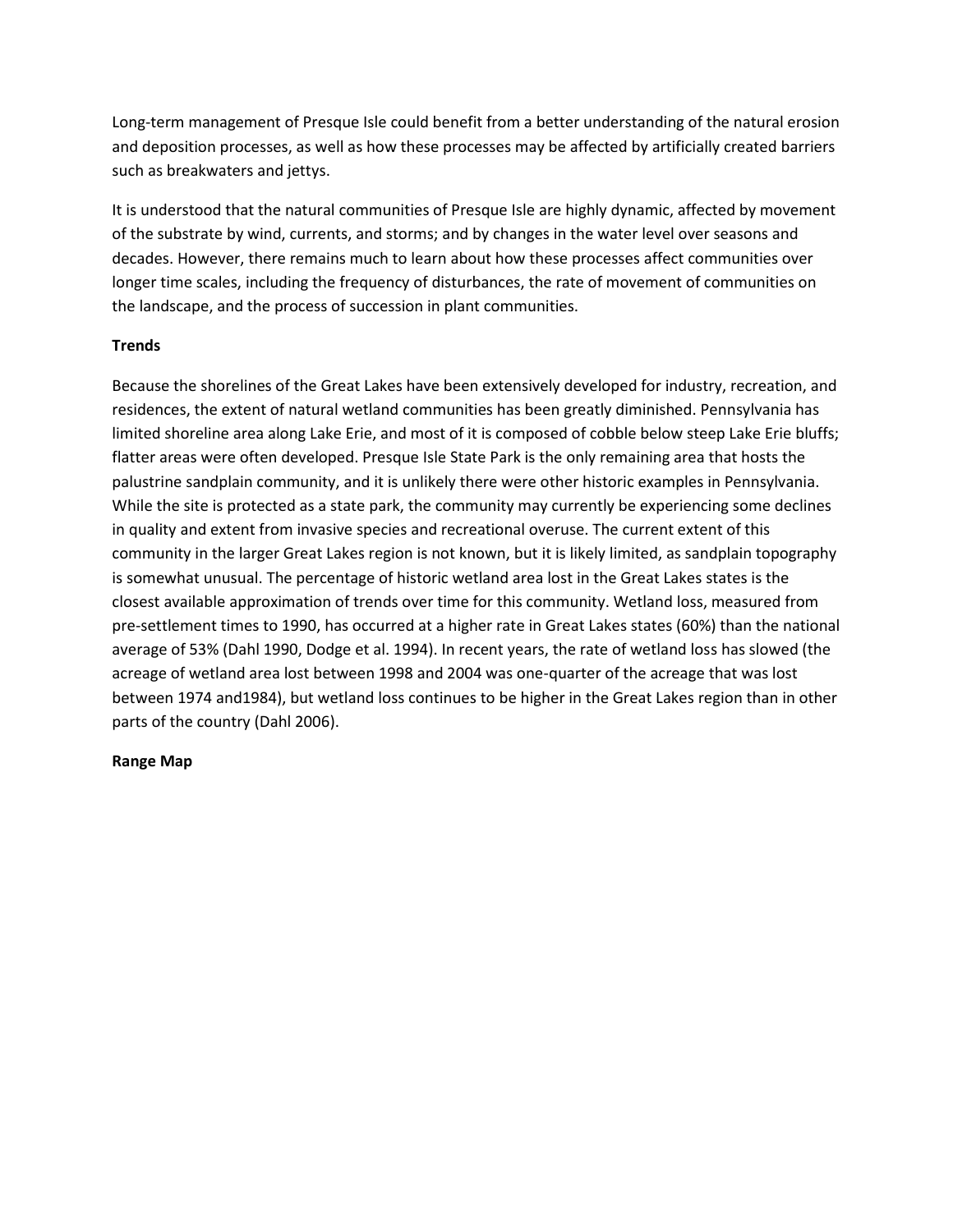

## **Pennsylvania Range**

Found only at Presque Isle State Park.

### **Global Distribution**

Great Lakes shorelines, mainly eastern Lake Erie.

#### **References**

Albert, D. A. 2004. Between Land and Lake: Michigan's Great Lake Coastal Wetlands. MSUE bulletin E2902, Michigan Natural Features Inventory, Lansing, MI.

Albert, D. A., Wilcox, D. A., Ingram, J. W., and T. A. Thompson. 2006. Hydrogeomorphic classification for Great Lakes coastal wetlands. Journal of Great Lakes Research. 31 (Suppliment 1): 129-146.

Albert, D. A., and L. Simonson. 2004. Coastal wetland inventory of the Great Lakes region (GIS coverage of entire U.S. Great Lakes: www.glc.org/wtlands/inventory.html), Great Lakes Consortium, Great Lakes Commission, Ann Arbor, MI.

Beach, David. (Ed.) 2007. A Legacy of Living Places: conserving the diversity of nature in the Lake Erie Allegheny ecoregion. Lake Erie Allegheny Partnership for Biodiversity: Cleveland, OH.

Bissell, J. K., and C. W. Bier. 1987. Presque Isle State Park: Botanical Survey and Natural Community Classification. The Cleveland Museum of Natural History and Western Pennsylvania Conservancy, Pittsburgh, PA.